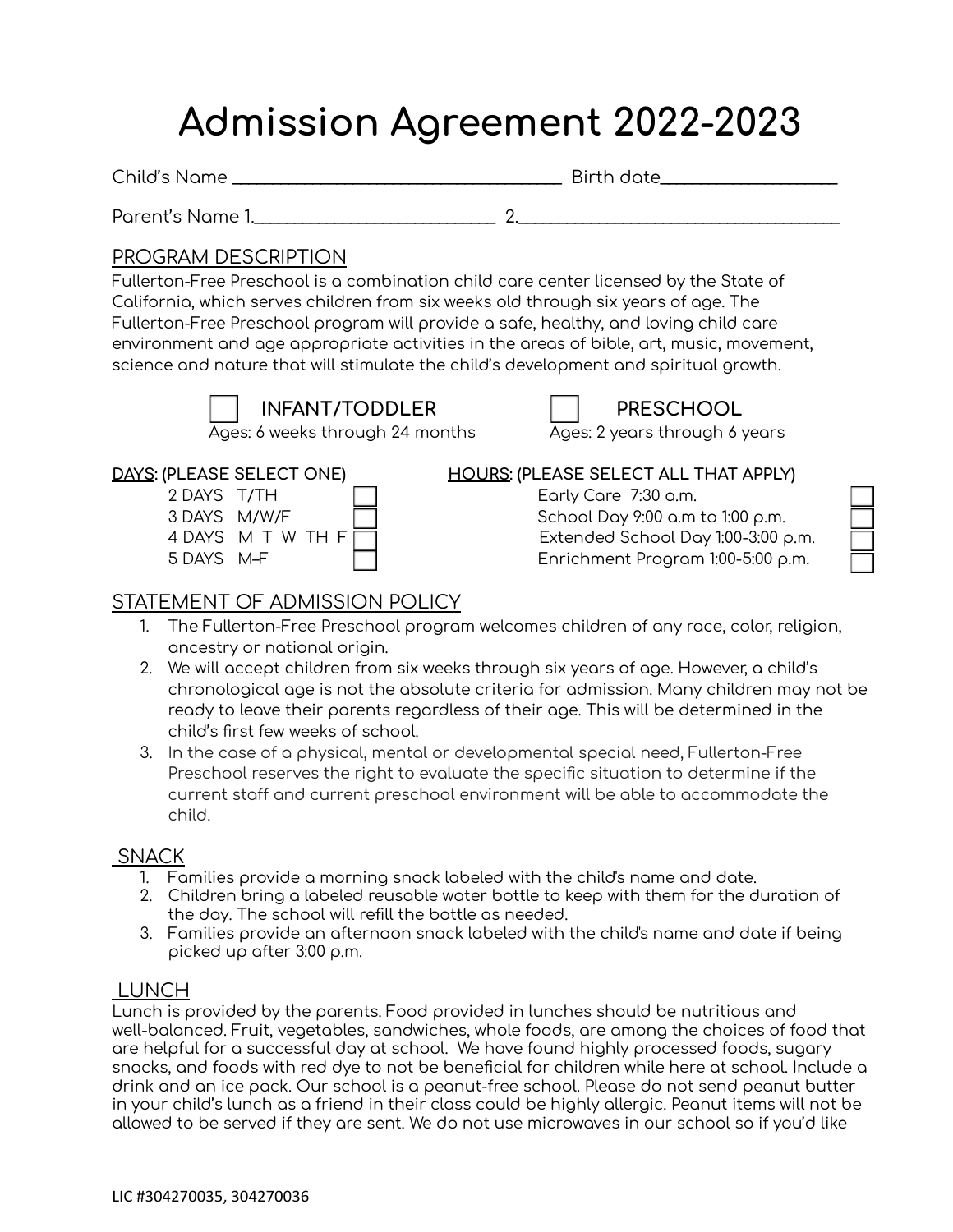for your child's food to stay warm, please use a container that will keep food warm within your child's lunch box.

#### MEDICAL ASSESSMENT

California State Law requires that a Physician's Report be completed and signed by a doctor before a child enters school. A TB (tuberculosis) test is also required.

#### IMMUNIZATIONS

Prior to the child's first date of attendance, documentation of the following immunizations are required: DPT immunizations (first, second, third & fourth) Polio immunizations (first, second, third) Measles immunizations Mumps immunizations - After 1 year of age Rubella immunizations Hepatitis B Varicella Hib Meningitis

#### BIRTH CERTIFICATE

A copy of the student's birth certificate is required for each student entering our program.

#### FINANCIAL POLICIES

In order to maintain a high quality of education for your child, it is necessary that tuition be paid for the schedule your child is enrolled in. The following policies apply:

I. Our program is non-profit and self-supporting. All tuition is a monthly, flat-rate based on the schedule you selected at time of enrollment.

2. Tuition invoices will be sent via Brightwheel monthly. Payments can be made via Brightwheel (prefered) or by check or cash.

3. All fees and tuition are paid in advance of attendance.

4. Tuition is due by the 1st of every month, this amount does not change regardless of holidays or attendance.

5. A late fee of \$25.00 will be added to any payment made after the 10<sup>th</sup> of the month. If payment is not made by the 15th day of the month, enrollment may be interrupted.

6. A service charge of \$25.00 will be assessed for each check issued to the program that is returned by the bank.

7. Late pick-ups after a five minute grace period during regular business hours will accrue an additional hour fee of \$20.

8. Our Iicense does not allow us to care for children after 5:00 p.m. If you should have an emergency, please call the office at 714-257- 4302. If at all possible, please have an emergency contact person you can call if you have an emergency and cannot pick up your child by 5:00 p.m. on any given day.

#### REGISTRATION

There is an annual non-refundable registration fee of \$175 for new children and \$125 for returning children. The registration fee must be paid in full before accepting a child into our program. When classes are full or staffing is limited, parents will have the option to place their child on the waitlist. There is a non-refundable \$50 waitlist fee to place your child on the list that will later be applied to your child's registration fees.

#### WITHDRAWAL

A limited budget demands that the school operates on a capacity level, thus, two weeks written notice must be given if your child is to be withdrawn. If this notice is not given, a forfeit of the remainder of your child's monthly tuition will be assumed.